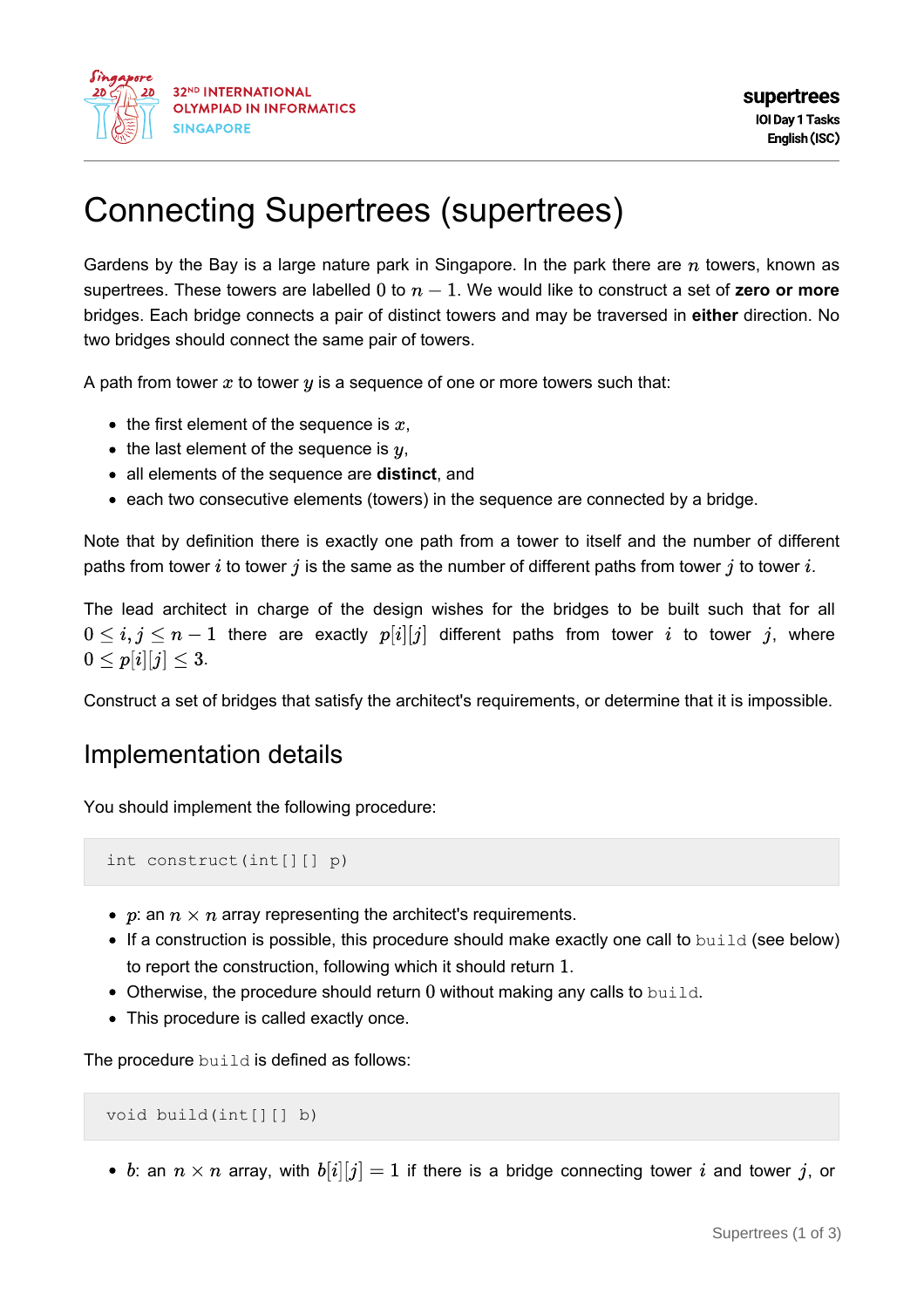$b[i][j] = 0$  otherwise.

• Note that the array must satisfy  $b[i][j] = b[j][i]$  for all  $0 \le i, j \le n-1$  and  $b[i][i] = 0$  for all  $0 \leq i \leq n-1$ .

## Examples

Example 1

Consider the following call:

construct( $[1, 1, 2, 2], [1, 1, 2, 2], [2, 2, 1, 2], [2, 2, 2, 1]]$ )

This means that there should be exactly one path from tower  $0$  to tower  $1$ . For all other pairs of towers  $(x, y)$ , such that  $0 \le x < y \le 3$ , there should be exactly two paths from tower x to tower y. This can be achieved with 4 bridges, connecting pairs of towers  $(0, 1)$ ,  $(1, 2)$ ,  $(1, 3)$  and  $(2, 3)$ .

To report this solution, the construct procedure should make the following call:

• build( $[0, 1, 0, 0]$ ,  $[1, 0, 1, 1]$ ,  $[0, 1, 0, 1]$ ,  $[0, 1, 1, 0]$ )



It should then return  $1$ .

In this case, there are multiple constructions that fit the requirements, all of which would be considered correct.

#### Example 2

Consider the following call:

construct([[1, 0], [0, 1]])

This means that there should be no way to travel between the two towers. This can only be satisfied by having no bridges.

Therefore, the construct procedure should make the following call:

```
build([[0, 0], [0, 0]])
```